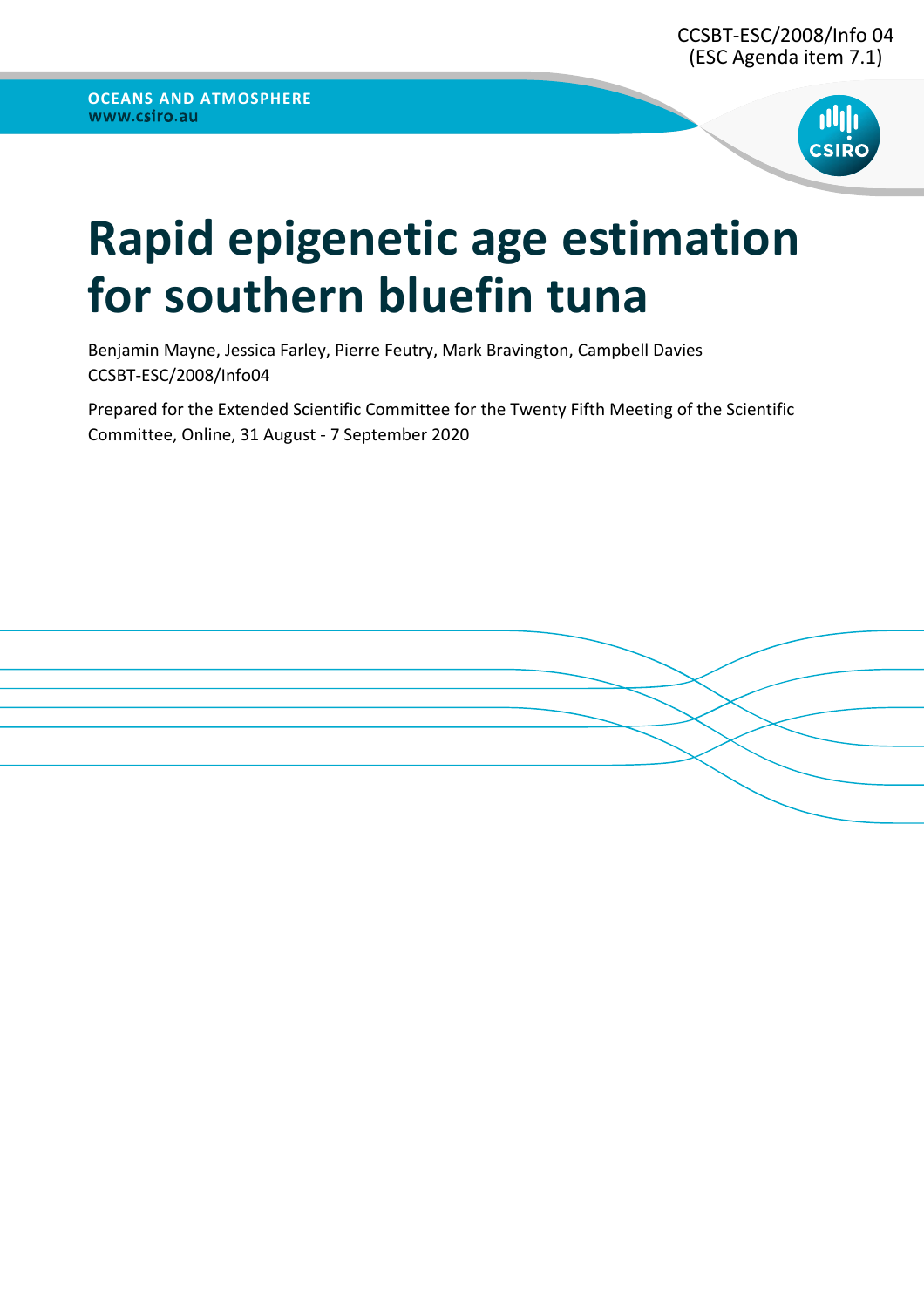### **Citation**

Mayne, B, Farley J, Feutry P, Bravington M, Davies, C (2020). Rapid epigenetic age estimation for southern bluefin tuna. CCSBT-ESC/2008/Info04, Twenty Fifth Meeting of the Scientific Committee, Online, 31 August - 7 September 2020

### Copyright

© Commonwealth Scientific and Industrial Research Organisation 2020. To the extent permitted by law, all rights are reserved and no part of this publication covered by copyright may be reproduced or copied in any form or by any means except with the written permission of CSIRO.

### Important disclaimer

CSIRO advises that the information contained in this publication comprises general statements based on scientific research. The reader is advised and needs to be aware that such information may be incomplete or unable to be used in any specific situation. No reliance or actions must therefore be made on that information without seeking prior expert professional, scientific and technical advice. To the extent permitted by law, CSIRO (including its employees and consultants) excludes all liability to any person for any consequences, including but not limited to all losses, damages, costs, expenses and any other compensation, arising directly or indirectly from using this publication (in part or in whole) and any information or material contained in it.

CSIRO is committed to providing web accessible content wherever possible. If you are having difficulties with accessing this document please contact csiroenquiries@csiro.au.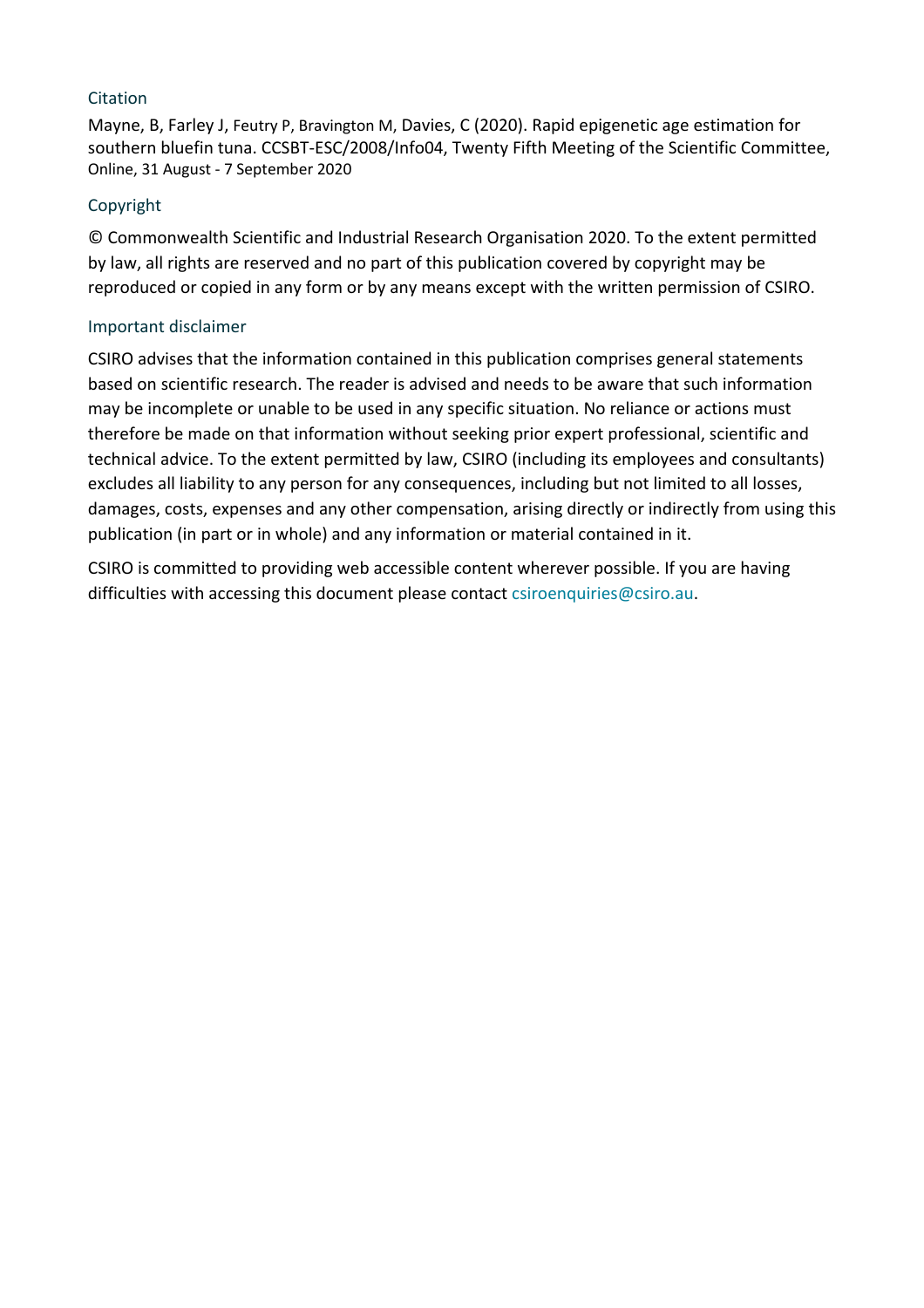# **1 Abstract**

In fisheries, age is often estimated by counting growth increments in otoliths or other hardparts, which can become costly and time consuming when collecting and processing a large number of samples. Recently, it has been shown age can be estimated from DNA in a wide variety of vertebrate species. In this project, we propose to use muscle tissue from known age<sup>1</sup> southern bluefin tuna (SBT) to develop a DNA based age estimation method. A DNA based age estimation method has the potential to reduce the cost and time to determine age in a large number of samples of SBT. A rapid age estimator provides the ability to more readily estimate growth rates, catch-at-age and other life-history parameter required to asses the status of a stock.

# **2 Background**

Animal age is fundamental for a broad range of research questions relating to population biology. It can be used to estimate many age-specific demographics of populations including growth rates and age structure. However, there is not a practical and non-invasive method to estimate age of most wild animals.

DNA methylation, an epigenetic modification to DNA has been shown to be predictive of age in wide variety of animals (De Paoli-Iseppi et al., 2017). Previous studies have used blood, saliva, and skin tissue to develop a non-lethal method to estimate age in many animals, including but not limited to Humpback whales (Polanowski et al., 2014), Gray Wolves (Thompson et al., 2017) and Bechstein's Bats (Wright et al., 2018).

We aim to develop this methodology of age estimation by DNA into a wide variety of fish. We have recently shown lifespan can be predicted using the DNA in vertebrates including fish (Mayne et al., 2019). This demonstrates DNA in fish has age associated properties. The limiting factor to extending age estimation methods into wild animals is the cost to DNA sequencing. However as described below we have developed a rapid targeted approach to DNA sequencing, thereby reducing the cost of age estimation. The reduction in costs and time for age estimation can improve the accuracy of other models relating to population biology. The work described in this project has the potential to significantly impact many aspects of wildlife management as well as industries including fisheries.

# **3 Age estimation in fish**

Fish age is usually estimated using counts of annual growth increments in hardparts such as otoliths (Campana 2001). There are several limitations to this such as being lethal and time-

<sup>&</sup>lt;sup>1</sup> Otolith-based age estimated with high confidence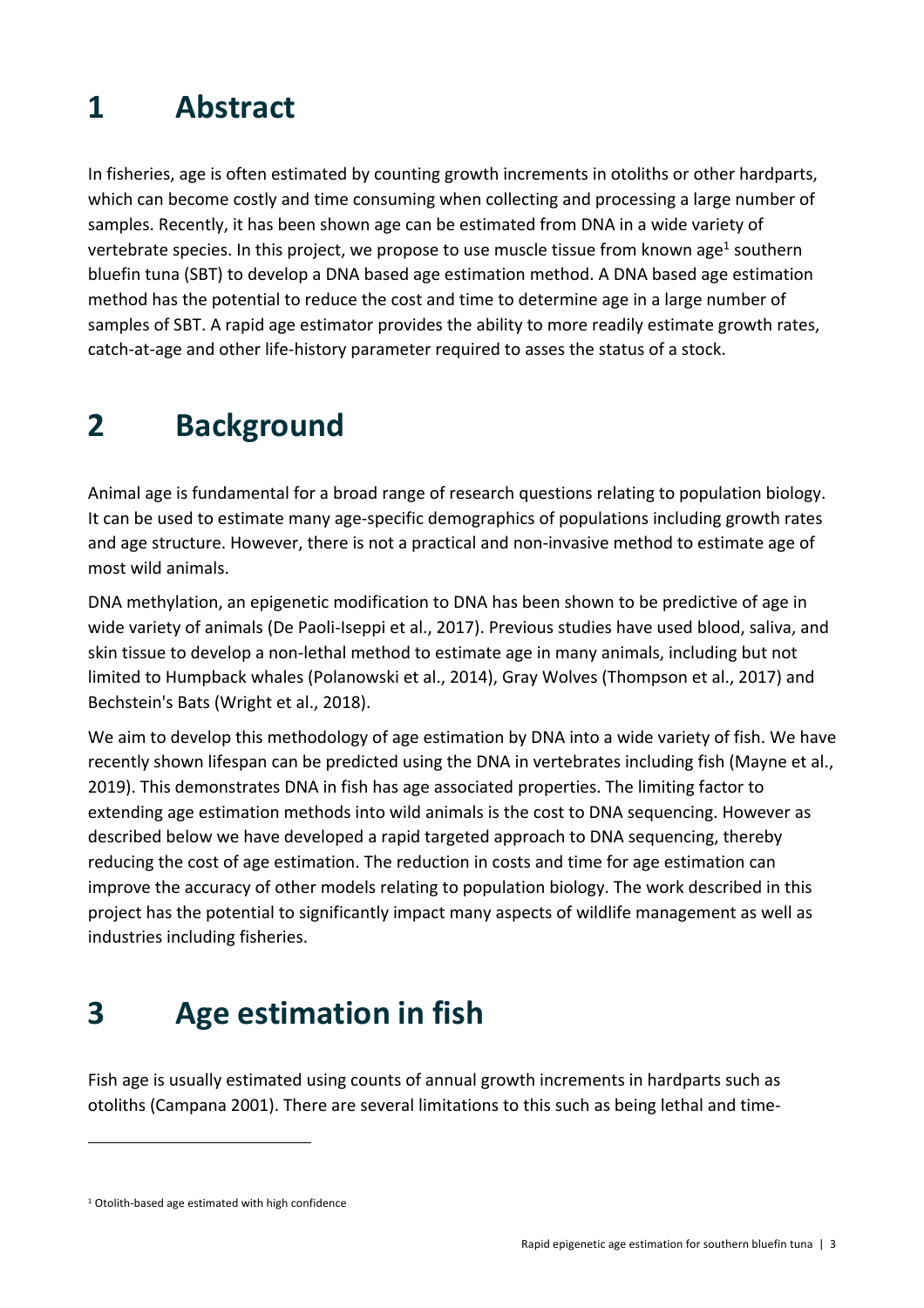consuming. An alternative method to estimate age would need to be non-invasive, rapid, and cost effective. We are currently developing non-invasive rapid assays using DNA methylation from accessible animal tissue such as blood, saliva, and skin tissue.

To date, we have developed a targeted, cost effective approach to DNA age estimation method in zebrafish. Our model in zebrafish is accurate to 3.2 weeks or 4.1% of lifespan and approximate costs of between \$5-10 per sample. Zebrafish were an ideal fish species for age estimation as their DNA is highly conserved in a broad variety of fish species. By comparing the DNA in zebrafish to other fish species we have identified age associated markers in a broad variety of fish. We are currently applying these age associated markers in other fish species including the Australian Lungfish, Mary River Cod, and Atlantic Salmon. Our overall aim is to develop DNA based age estimation in a wide variety of fish species for better wildlife management.

### **4 Application to SBT**

Since 2003, the Commission for the Conservation of Southern Bluefin Tuna (CCSBT) agreed that all SBT fisheries should collect and analyse hardparts (otoliths) to characterise the age distribution of their catch. Given that sashimi-grade fish are very valuable, collecting large numbers of otoliths can be difficult and time consuming. The successful development of a rapid epigenetic age estimation method would substantially improve our ability to get representative age data for all fisheries, as it would only require the collection of a tissue sample, not the extraction of otoliths, which requires much less time and expertise and with little or no risk of reducing the commercial value of the fish.

The first step of the project involves selecting 120 fish with high confidence age estimates with a an equal male:female ratio. Approximately 15mg of fin tissue will be used for DNA extraction. DNA will be sequenced for age associated sites as previously identified in our zebrafish study. The performance of the model will be assessed by the correlation and the absolute error rate between the age from otoliths and the estimated age from DNA. Once the model has been generated we will report back to CCSBT ESC on results of our initial trial work.

If the trial is found to be successful it may be used as an alternative to age estimation in SBT when otoliths cannot be obtained.

### **5 References**

- CAMPANA, S. E. 2001. Accuracy, precision and quality control in age determination, including a review of the use and abuse of age validation methods. *Journal of Fish Biology,* 59**,** 197-242.
- DE PAOLI-ISEPPI, R., DEAGLE, B. E., MCMAHON, C. R., HINDELL, M. A., DICKINSON, J. L. & JARMAN, S. N. 2017. Measuring Animal Age with DNA Methylation: From Humans to Wild Animals. *Frontiers in Genetics,* 8.
- MAYNE, B., BERRY, O., DAVIES, C., FARLEY, J. & JARMAN, S. 2019. A genomic predictor of lifespan in vertebrates. *Scientific Reports,* 9**,** 17866.
- POLANOWSKI, A. M., ROBBINS, J., CHANDLER, D. & JARMAN, S. N. 2014. Epigenetic estimation of age in humpback whales. *Molecular Ecology Resources,* 14**,** 976-987.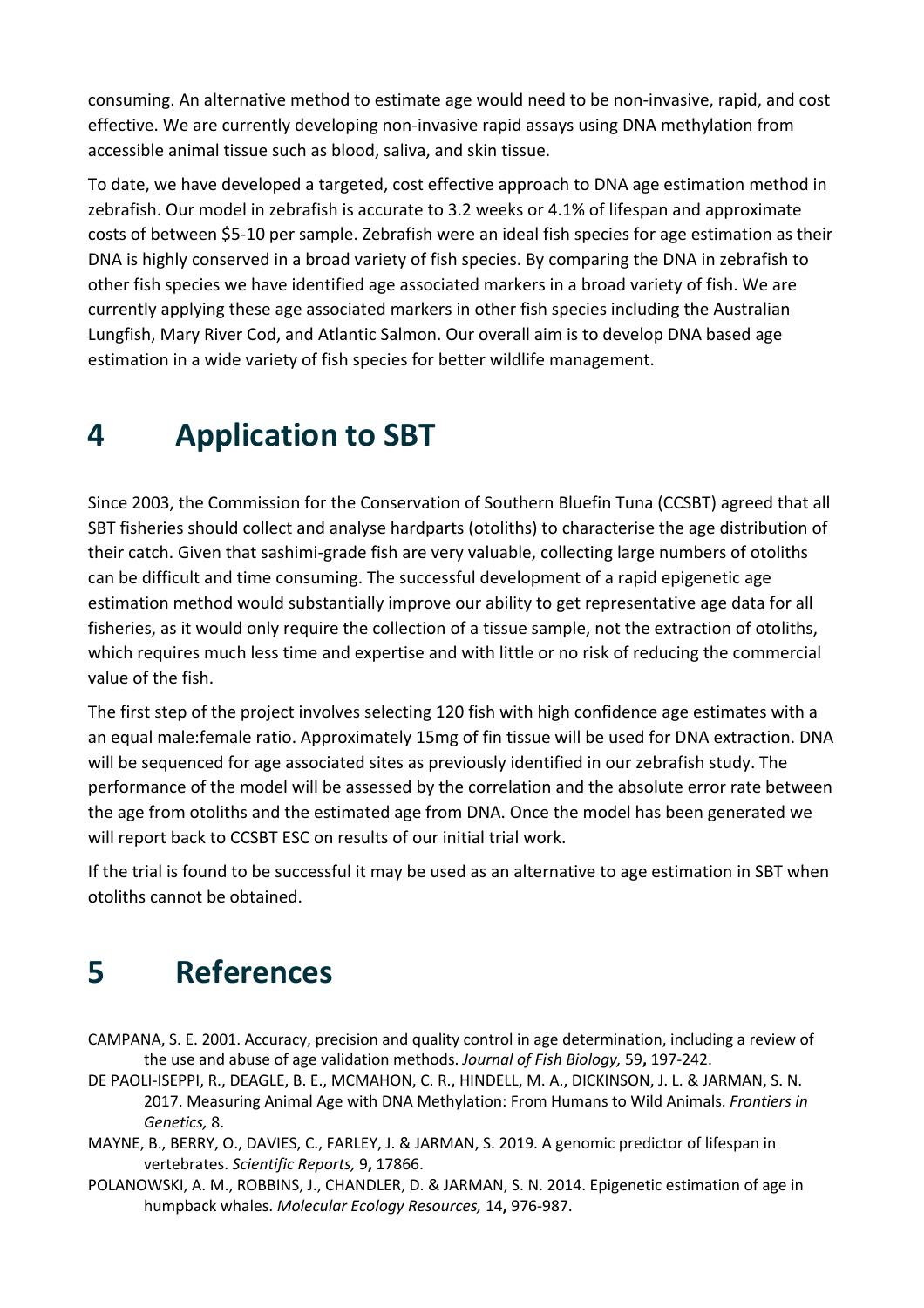- THOMPSON, M. J., VONHOLDT, B., HORVATH, S. & PELLEGRINI, M. 2017. An epigenetic aging clock for dogs and wolves. *Aging (Albany NY),* 9**,** 1055-1068.
- WRIGHT, P. G. R., MATHEWS, F., SCHOFIELD, H., MORRIS, C., BURRAGE, J., SMITH, A., DEMPSTER, E. L. & HAMILTON, P. B. 2018. Application of a novel molecular method to age free-living wild Bechstein's bats. *Mol Ecol Resour*.